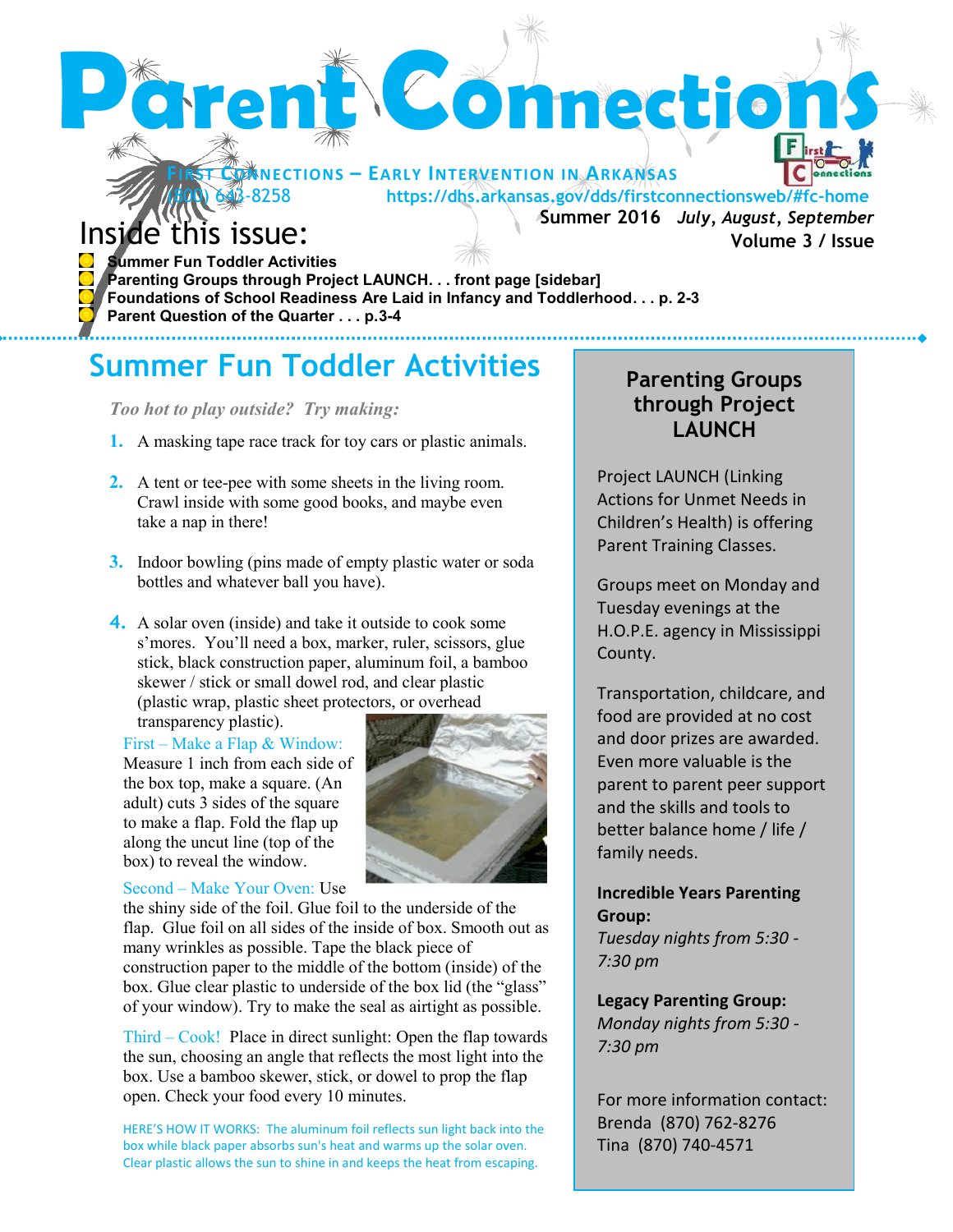# **Foundations of School Readiness Are Laid in Infancy and Toddlerhood**

Summarized from: Report # 2016-07, Office of Planning, Research and Evaluation (OPRE), Feb 2016.<http://www.acf.hhs.gov/programs/opre/index.html>

A baby's brain makes more neural connections from birth to age 3 than at any other time. Babies are busy learning and growing through interactions with people and objects in their environment during their first years of life. Recent research shows that there is a direct link between school readiness at five and early development in the first three years of life, indicating that:

- Children are active participants in shaping their own development.
- Relationships and experiences are the primary ways development occurs.
- All areas of development are interrelated: Supporting school readiness during the infant/toddler period requires attention to developing the whole child (across developmental domains).
- $\Box$  Development is complex and transactional, meaning that the child affects the environment while the environment affects the child in ongoing and cyclical ways.
- **Development and learning occur in many** contexts: within family life, out and about in the community, within early care and education programs, and through interaction with the broader culture.
- Infant and toddler development is individual and embedded in family, culture, and other social influences. Programs and practices must acknowledge, respect, and respond to these multiple influences on infants' and toddlers' development.

Even though development is often divided into domains (categories), in reality, child development is not categorized. Milestones in one area influence other areas. There are five "school readiness" domains (or areas) of development recognized by the Head Start Early Learning Outcomes Framework (2015) as areas that develop to lay a foundation for early learning:

### **Physical, perceptual, and motor skills development**

Physical: involves growth and change in: weight and length; motor skills; perceptual development; brain development; and physical well-being and general health. Perceptual: (using the senses) vision, hearing, smell, taste, and touch infants use to gather information about their world. Motor skills: gross and fine motor skills infants use to explore and engage with the world. Because exploration is a foundation for learning, early physical, perceptual, and motor development supports school readiness.

# **Social and emotional development**

the foundation for children's mental health and well-being, social-emotional development includes: temperament ("personality"); behavior; regulating emotions; attachment; and friendship. The ability to regulate one's emotions is a critical aspect of school readiness and is tied to children's ability to regulate their own behavior. Early social-emotional development lays the foundation for peer friendships and sociability at school age. The ability to get along well with others is a prerequisite to many activities in kindergarten and beyond.

# **Approaches to learning**

social and cognitive (thinking) skills as they relate specifically to learning experiences which include persistence, attention, memory, and "executive functioning." Executive functioning is a term used to describe many abilities, including the ability to think before reacting, to delay gratification, figure out where to direct attention in order to learn and be safe, and to remember things that have been learned before. These abilities allow children to learn by exploring their world, and be successful in school and relationships.

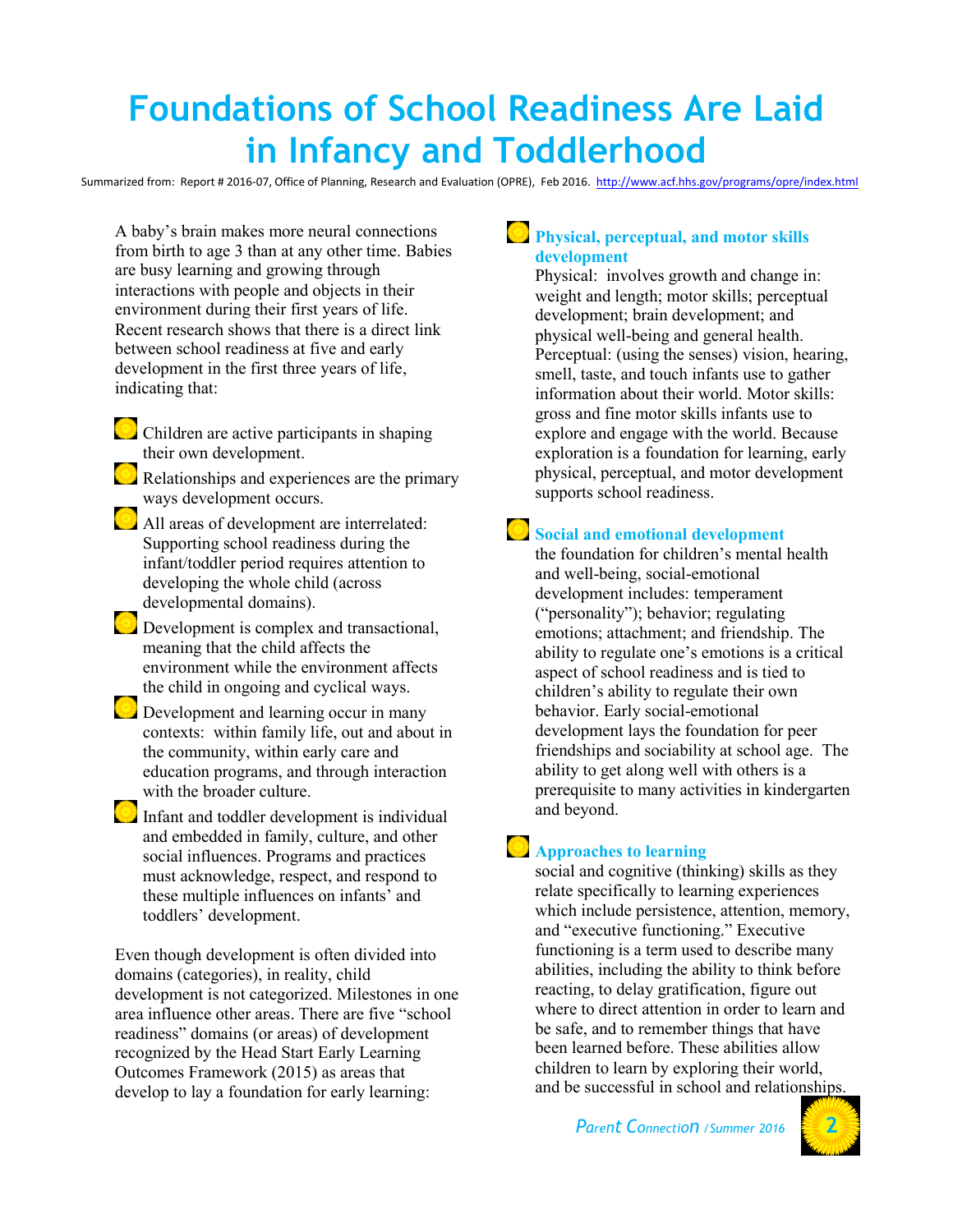#### *Foundations of School Readiness, continued from p. 2*

#### **Language and communication**

early communication efforts (looking, crying, and babbling) begin the developmental journey to later language. Toddlers with better joint attention skills have better receptive and expressive language at 30 months. Joint attention includes an adult and child working together on a shared interest. Adults are initially responsible for successful joint attention episodes, but as infants grow, they can point, can focus on both the object and the person involved, and can begin to take the lead to initiate play. Language development is greatly influenced by culture and the "language environment." During these early years, professionals tend to be more concerned when delays occur in both understanding (receptive language) and speaking (expressive language).

#### **Cognition (thinking, remembering)**

The growth in children's language abilities results, in part, from changes in cognitive abilities known as information-processing mechanisms. Information processing mechanisms (attention, memory, and categorization) provide the foundation for more sophisticated cognitive skills like executive functioning *(see "approaches to learning" above)*.

Infancy is characterized by rapid growth and development of concepts, attitudes, skills, and abilities that are the foundation for development, later success in school, and lifelong learning (Early Head Start National Resource Center, 2012). Another characteristic of this age group is the reliance on parents and other adults: The infant/toddler period represents an opportunity for parents and non-parental caregivers to support young children's optimal development and to set a positive path and direction for lifelong success. Positive interactions with caregivers and opportunities to explore their environment set the stage for brain development and can promote early learning and development.

Harmful environments and factors in a child's early years can hinder positive physical and mental development, including: abuse or neglect; food insecurity; and environmental threats, such as lead, pesticides, household chemicals, asbestos, air pollution, and tobacco smoke.

#### **3** *Summer 2016 / Parent Connection*

# **Parent Question of the Quarter**

# Q: **Are Time-Outs Helpful or Harmful to Young Children?**

A: A number of recent articles have rejected the use of time-outs, and many parents are wondering what options they have to set limits.

Critics of the "time out" believe that instead of helping children calm down, time-outs have the opposite effect—causing children to become even more distressed and out of control because the separation from their caregiver is so overwhelming during time-out (and the shame a toddler may feel for being "bad") that their emotional upset increases and their likelihood of learning from the experience decreases. When a time out is used as punishment and involves shaming or a long separation from the parent, it would not be helpful for the child.

Those opposed to "time out" suggest using "timein," which entails a parent physically comforting a child to calm him or her. Anyone who has been the parent or caregiver of a toddler knows, there are times when a child is so out of control throwing objects, kicking, hitting, biting—that they can't accept comfort – in fact, the more the parent tries to soothe the child, the more out of control she gets. She's on system overload. At these times, parents are also pushed to their emotional limit, their last nerve worked. When emotions (and cortisol levels in the brain) are sky-high, a break for both parent and child can be a healthier solution than an ongoing battle. Sure, in a perfect world, parents would be able to manage their reactions, but parents are human, and there are times when the only way that is going to happen is when we can take a break from the intensity of the moment, call it a "time out" for mom or dad. In this situation, giving the child a break can actually be a positive parenting strategy.